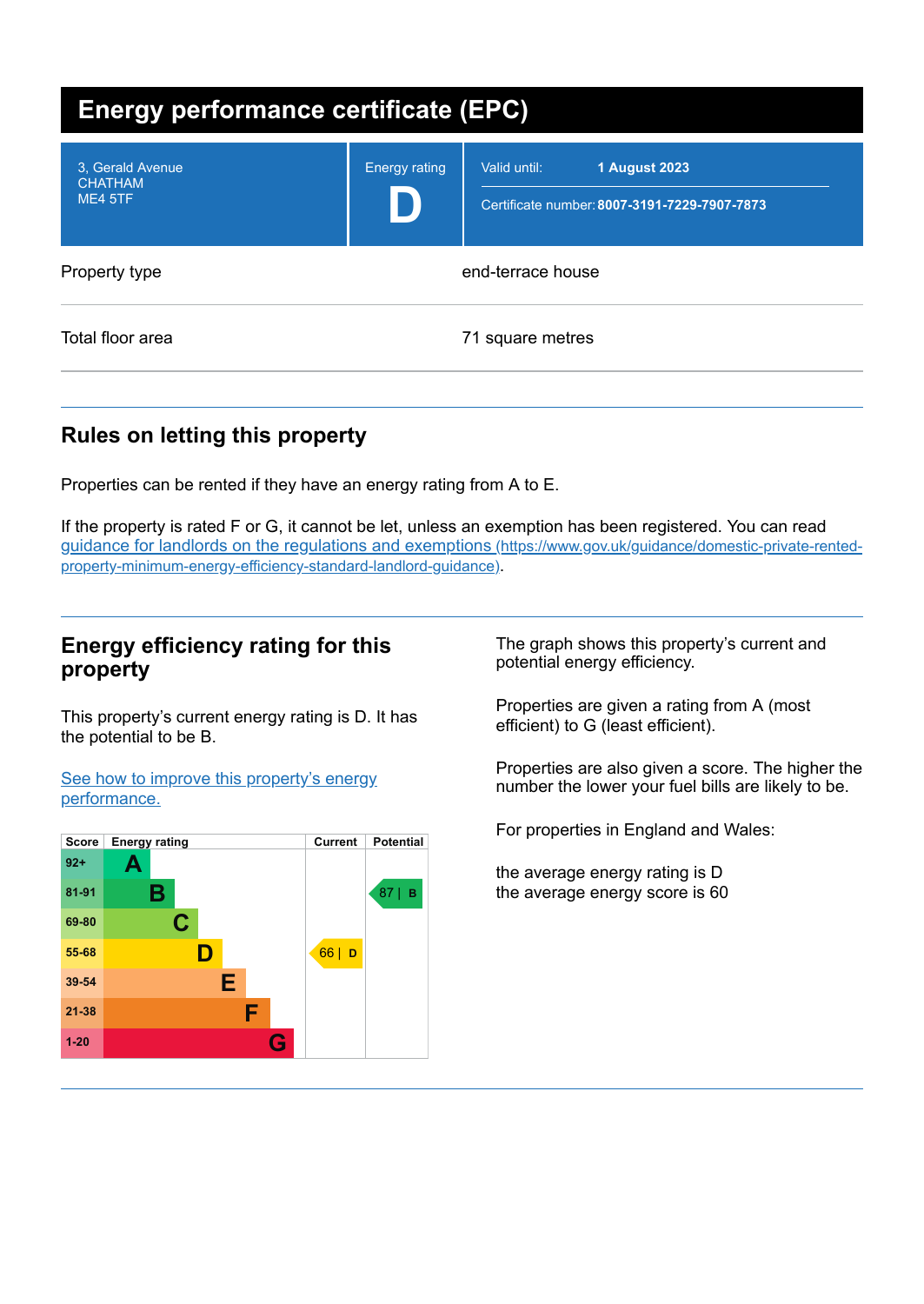# **Breakdown of property's energy performance**

This section shows the energy performance for features of this property. The assessment does not consider the condition of a feature and how well it is working.

Each feature is assessed as one of the following:

- very good (most efficient)
- good
- average
- poor
- very poor (least efficient)

When the description says "assumed", it means that the feature could not be inspected and an assumption has been made based on the property's age and type.

| <b>Feature</b>       | <b>Description</b>                             | Rating    |
|----------------------|------------------------------------------------|-----------|
| Wall                 | Cavity wall, as built, no insulation (assumed) | Poor      |
| Roof                 | Pitched, 200 mm loft insulation                | Good      |
| Window               | Fully double glazed                            | Average   |
| Main heating         | Boiler and radiators, mains gas                | Good      |
| Main heating control | Programmer, room thermostat and TRVs           | Good      |
| Hot water            | From main system                               | Good      |
| Lighting             | Low energy lighting in all fixed outlets       | Very good |
| Floor                | Suspended, no insulation (assumed)             | N/A       |
| Floor                | Solid, no insulation (assumed)                 | N/A       |
| Secondary heating    | None                                           | N/A       |

#### **Primary energy use**

The primary energy use for this property per year is 212 kilowatt hours per square metre (kWh/m2).

## **Additional information**

Additional information about this property:

Cavity fill is recommended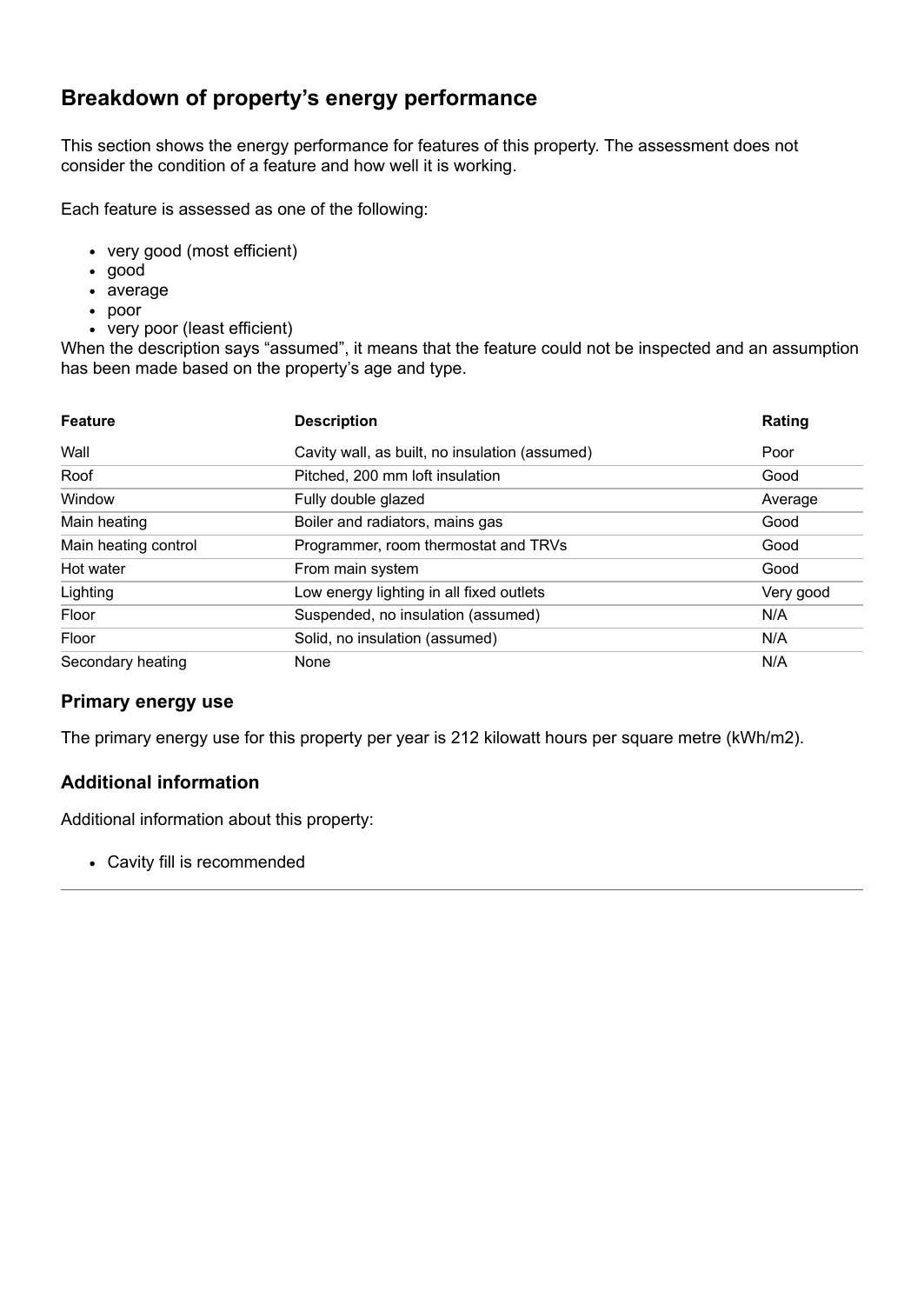|                                                                                                        | This property produces                                                                           | 2.9 tonnes of CO2                                                                                                                             |  |
|--------------------------------------------------------------------------------------------------------|--------------------------------------------------------------------------------------------------|-----------------------------------------------------------------------------------------------------------------------------------------------|--|
| This property's current environmental impact<br>rating is D. It has the potential to be B.             |                                                                                                  | 0.8 tonnes of CO2                                                                                                                             |  |
| Properties are rated in a scale from A to G<br>based on how much carbon dioxide (CO2) they<br>produce. |                                                                                                  | By making the recommended changes, you<br>could reduce this property's CO2 emissions by<br>2.1 tonnes per year. This will help to protect the |  |
|                                                                                                        |                                                                                                  |                                                                                                                                               |  |
|                                                                                                        | Environmental impact ratings are based on                                                        |                                                                                                                                               |  |
| 6 tonnes of CO2                                                                                        | energy use. They may not reflect how energy is<br>consumed by the people living at the property. |                                                                                                                                               |  |
|                                                                                                        | <b>Environmental impact of this</b><br>Properties with an A rating produce less CO2              | This property's potential<br>production<br>environment.<br>assumptions about average occupancy and                                            |  |

# <span id="page-2-0"></span>**Improve this property's energy performance**

By following our step by step recommendations you could reduce this property's energy use and potentially save money.

Carrying out these changes in order will improve the property's energy rating and score from D (66) to B (87).

| <b>Step</b>                  | <b>Typical installation cost</b> | <b>Typical yearly saving</b> |
|------------------------------|----------------------------------|------------------------------|
| 1. Cavity wall insulation    | £500 - £1.500                    | £120.27                      |
| 2. Floor insulation          | £800 - £1.200                    | £32.65                       |
| 3. Solar water heating       | £4,000 - £6,000                  | £37.03                       |
| 4. Solar photovoltaic panels | £9,000 - £14,000                 | £254.31                      |

### **Paying for energy improvements**

Find energy grants and ways to save energy in your home. [\(https://www.gov.uk/improve-energy-efficiency\)](https://www.gov.uk/improve-energy-efficiency)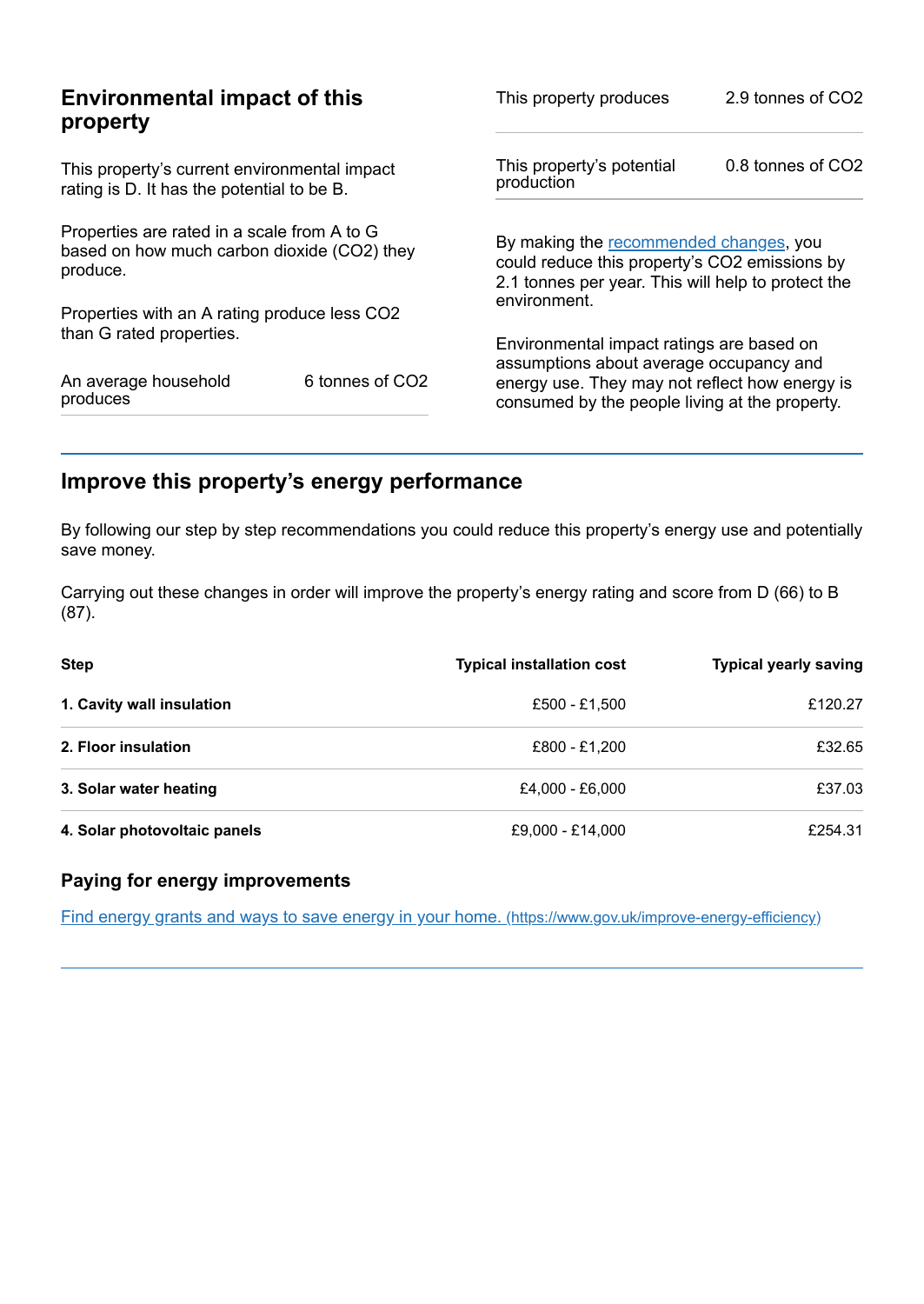## **Estimated energy use and potential savings**

| Estimated yearly energy<br>cost for this property | £669 |
|---------------------------------------------------|------|
| Potential saving                                  | £190 |

The estimated cost shows how much the average household would spend in this property for heating, lighting and hot water. It is not based on how energy is used by the people living at the property.

The potential saving shows how much money you could save if you complete each [recommended](#page-2-0) step in order.

For advice on how to reduce your energy bills visit Simple Energy Advice [\(https://www.simpleenergyadvice.org.uk/\)](https://www.simpleenergyadvice.org.uk/).

#### **Heating use in this property**

Heating a property usually makes up the majority of energy costs.

## Estimated energy used to heat this property

| Type of heating                                      | <b>Estimated energy used</b> |  |
|------------------------------------------------------|------------------------------|--|
| Space heating                                        | 9333 kWh per year            |  |
| Water heating                                        | 2519 kWh per year            |  |
| Potential energy savings by installing<br>insulation |                              |  |
| <b>Type of insulation</b>                            | Amount of energy saved       |  |
| <b>Cavity wall insulation</b>                        | 3000 kWh per year            |  |